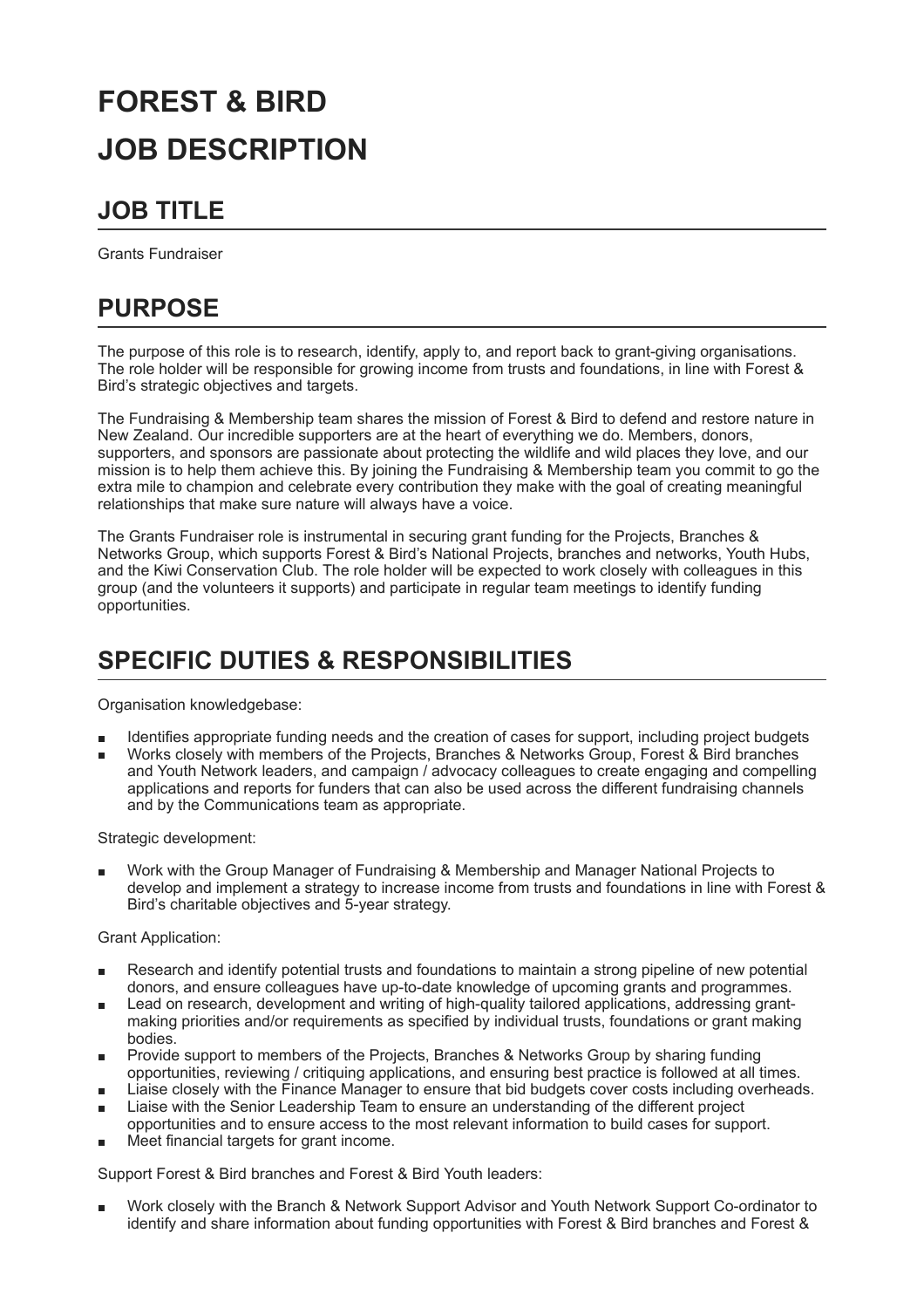Bird Youth leaders, respectively.

Provide assistance to Forest & Bird branches and Forest & Bird Youth leaders by reviewing / critiquing their funding applications and provide advice / training as required on best practice in grant-writing and reporting.

Administration & Reporting to Funders:

- Ensure that relevant funding deadlines are met by checking, updating, and managing trust and grants databases with relevant information.
- Have the highest standard of donor care ensuring compliance with funders instructions. This includes acknowledging grants and donations appropriately, timely submissions of donor reports which include budget reporting and impact data and responding to donor queries.
- Maintain Forest & Bird's Grants database.
- Record key information on Raisers Edge database on existing and potential grant-givers, ensuring information is accurate and up to date.
- Create and maintain income pipelines for trusts and foundations aligned to income targets and contribute to monthly management information.
- Liaise regularly with colleagues to ensure an up-to-date knowledge and understanding of programmes, impacts, and outcomes.

Health and Safety (Individual)

- All Forest & Bird team members must be fully vaccinated against Covid-19. "Fully vaccinated" means having had two vaccines plus a booster, with the booster being received at least two weeks prior to taking up this position.
- Comply with Forest & Bird's Covid-19 Policy and Protocols.
- Take all reasonably practicable steps to ensure their own personal health and safety as well as the health and safety of others who are involved in, or may be affected by, their activities.
- Report all occupational injury, illness, near miss incidents, environmental impact, or property damage, regardless of its severity, to the Conservation Health & Safety Advisor.
- Report all hazards which may result in an injury, illness, environmental impact, or property damage to Conservation Health & Safety Advisor.
- Cooperate with any policy or procedure of Forest & Bird relating to safety or wellbeing in the workplace that has been notified to staff.
- Comply, as far as reasonably able, with any instruction by Forest & Bird to allow Forest & Bird to comply with the law.

At Forest & Bird there will be times when we all pitch in to do additional tasks that are outside our regular roles. This forms part of our culture and celebrates our values of Collaboration, Courage, and Professionalism.

At Forest & Bird, all staff are encouraged to contribute to continuous improvement: to support innovative thinking, smart work practices, how we engage across teams, and the overall culture and work environment.

There will be opportunities to participate in forums, committees, and working parties across the organisation and with third parties.

Key Relationships:

Internal:

- Group Manager Fundraising & Membership ×
- Group Manager Projects, Branches, & Networks  $\blacksquare$
- Group Manager Campaigns, Advocacy & Communications  $\blacksquare$
- Finance Manager ٠
- Manager National Projects  $\blacksquare$
- Conservation Project Managers  $\blacksquare$
- Branch & Network Support Advisor  $\blacksquare$
- Forest & Bird branch committees  $\blacksquare$
- KCC Manager and team m.
- Youth Network Support Coordinator
- Forest & Bird Youth Network leaders

#### External:

- Grant giving organisations
- Strategic Grants (database / research)